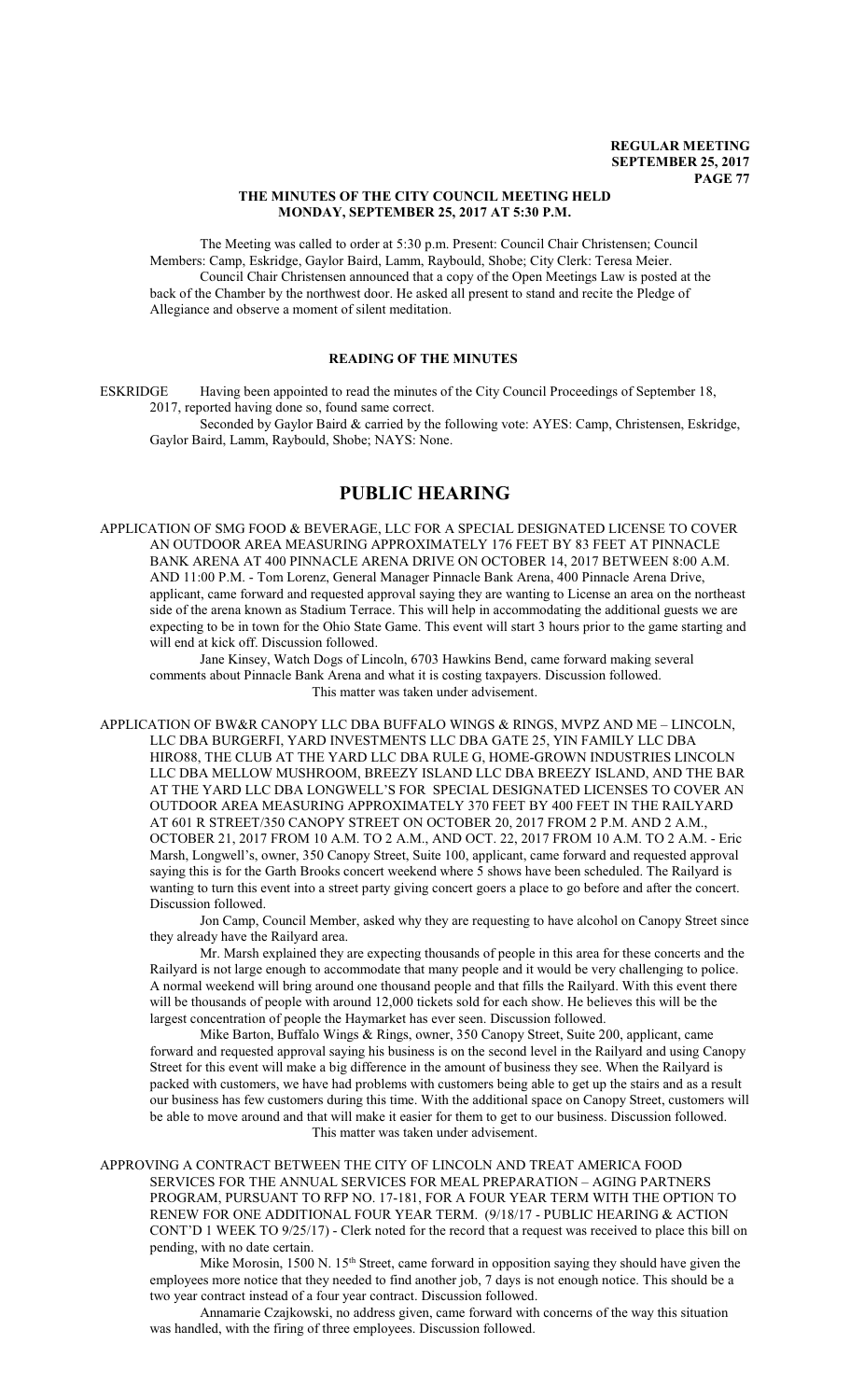Michael Funk, no address given, came forward in opposition saying he does not agree with cutting costs for meals to the elderly to save money. This should be a two year contract instead of four years. Discussion followed.

Leirion Gaylor Baird, Council Member, asked for an explanation on if this bill is placed on pending with no date certain, how they plan to move forward with the reduction of staff they have made, and if this delay will impact their ability to produce and serve meals.

Randall Jones, Director of Aging Partners, came forward explaining they needed to place this on pending after receiving word from the State Unit on Aging that without prior approval on the new contract from the State, before going to Council for approval, they would jeopardize receiving reimbursement for senior meals from the State. With this delay, staff was offered to extend their employment, two chose not to and one has agreed to stay and extend employment. There is other staff on site that can work in the kitchen until this is resolved, so we will not see any breakdown of service. Discussion followed.

Cyndi Lamm, Council Member, inquired if they would continue to serve hot meals.

Mr. Jones said yes, the meals will continue to be hot. We have been working with the Health Department to approve the new system of delivery with the new company. The food will arrive hot and ready to eat then placed in heating equipment at each of our sites to ensure that the proper temperature will be maintained. Discussion followed.

Ms. Lamm inquired about a clause in the contract and being able to change the terms of the contract if needed. Discussion followed.

Mr. Jones said yes, there is a 90 day out clause with this contract. He would like to address another question that was in the local paper, on why a Lincoln organization was not chosen for this contract. With this being a Federal Grant, we were required to send out bid notifications to provide opportunities for those in the Lincoln community as well as surrounding areas, the ability to bid on this contract. We sent out a total of 75 bid notifications, 41 of those were in the Lincoln area. Only two responded out of the 75 that were sent out, one from Lincoln and the other from Omaha. Discussion followed. This matter was taken under advisement.

COMP. PLAN CONFORMANCE 17014 – APPROVING AN AMENDMENT TO THE 48 $^{\text{TH}}$  & O STREET REDEVELOPMENT PLAN TO ADD THE "SKATE ZONE REDEVELOPMENT PROJECT" FOR THE DEMOLITION OF EXISTING BUILDINGS AND CONSTRUCTION OF A 4-STORY HOTEL WITH APPROXIMATELY 84 GUEST ROOMS, A 5,600 SQUARE FOOT RETAIL BUILDING, SURFACE PARKING, AND ASSOCIATED INTERSECTION AND RIGHT-OF-WAY IMPROVEMENTS, ON PROPERTY GENERALLY BOUNDED BY R STREET ON THE NORTH, 48TH STREET ON THE WEST, 52<sup>ND</sup> STREET ON THE EAST, AND N STREET ON THE SOUTH - David Landis, Urban Development Director, applicant, came forward saying in 2003 a study was done and this area was determined to be blighted and substandard for the use of TIF funds. The current owners are now wanting to sell their property since closing the doors to Skate Zone at the end of May. The new potential owner is wanting to construct a hotel, a retail building and a surface parking lot. This project has been approved by Planning and the Urban Design Committee. With this project, one of the plans is to move the access point used to get on and off of 48<sup>th</sup> Street. To make this a safer area to cross, the plan is to move the access point to be directly across from the one on the west side that already exists. The total for this project and the potential buyer is \$11 Million dollars from the private sector and \$960,000.00 dollars of TIF funds. Discussion followed.

Jon Camp, Council Member, inquired about the increase of traffic in the private parking and wanted to know what the traffic engineers are saying about the potential increase of traffic in these parking lots. Discussion followed.

Mr. Landis explained that this project has been reviewed and Public Works does not have any objections. The moving of the access point onto 48<sup>th</sup> Street is something that Public Works has wanted for a while, but the funds were not available for this project. Discussion followed.

Thomas Huston, Williams Wright Johnson & Oldfather, LLP, 233 South 13<sup>th</sup> Street, Suite 1900, came forward on behalf of Access Development who has this property under contract saying the blighted study was adopted by the City in August, 2004 and the Redevelopment Plan was adopted in January, 2005. The Redevelopment Plan was really put in place to address the auto dealerships that were located on 48<sup>th</sup> and O Street. The owner is willing to sell their property at this time for its redevelopment. Discussion followed.

Leirion Gaylor Baird, Council Member, asked about the number of new jobs that this project would offer to the area.

Mr. Huston said around 40 new employees for the hotel and an additional 15 jobs for the retail space once developed. Discussion followed.

Michael Funk, no address given, came forward in opposition saying with this type of development he will see an increase in his taxes. One of the best things about Lincoln is that housing is affordable but with all of these changes it is not going to stay that way if we keep giving TIF funds out to every high end hotel that asks for it. Discussion followed.

Donna Roller, 2000 Twin Ridge Road, came forward and stated she does business in this area and there is a lot of congestion already and this project will just make it worse. Discussion followed.

This matter was taken under advisement.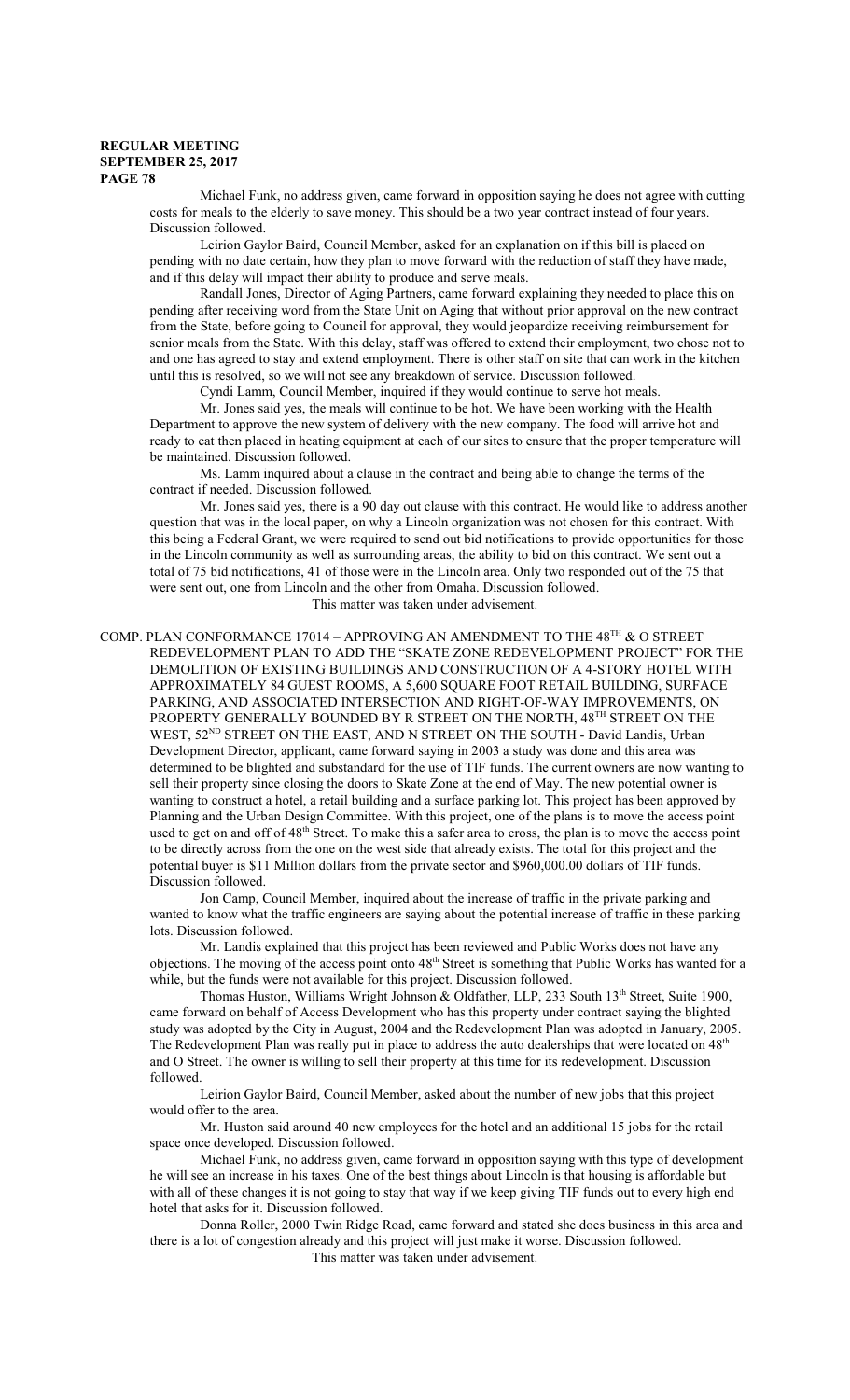A RESOLUTION TO THE CITY COUNCIL OF THE CITY OF LINCOLN IN SUPPORT OF A COMMUNITY VETERANS DAY PARADE IN ORDER TO HONOR LOCAL VETERANS AND PROMOTE COMMUNITY SPIRIT THROUGH AN ANNUAL COMMUNITY PARADE - Roy Christensen, Council Chair, stated for the record this item will be continued to October 16, with public hearing and action. Michael Funk, no address given, came forward in support of a parade for veterans, although, he feels it should be done when the weather is warmer to get more people involved. Discussion followed.

Ed Schnabel, 7317 South Wedgewood Drive, came forward in support of the parade to honor veterans. Discussion followed.

 Jane Kinsey, Watch Dogs of Lincoln, 6703 Hawkins Bend, came forward in support saying that this event should be held on  $70<sup>th</sup>$  Street instead of in Havelock. Discussion followed. This matter was taken under advisement.

ORDINANCE APPROVING (1) AMENDMENT TO THE MASTER SITE LEASE FROM THE CITY AND THE COUNTY OF LANCASTER, NEBRASKA TO THE LINCOLN-LANCASTER COUNTY PUBLIC BUILDING COMMISSION, (2) AMENDMENT TO THE MASTER LEASE AGREEMENT FROM THE COMMISSION TO THE COUNTY AND THE CITY AND (3) THE ISSUANCE OF NOT TO EXCEED \$1,700,000 OF THE COMMISSION'S TAX SUPPORTED LEASE RENTAL REVENUE REFUNDING BONDS, SERIES 2017 - Scott Keene, Ameritas Investment Corporation, 1200 O Street, Suite 510, came forward saying this is to address an ordinance to authorize the issuance of refunding bonds to the Public Building Commission. The Commissions series 2010 Bonds are outstanding in the amount of \$1,965,000.00 dollars and they have an average interest rate of 3.8%. In today's market we could refinance those bonds at a rate of about 2.5%. Our plan is to proceed to market in a couple of weeks to take advantage of the current interest rate, the savings will be about \$13,000.00 dollars per year for a total of about \$148,000.00 dollars. This was approved by the Public Building Commission at the meeting they held last week and would like Councils approval to move forward. Discussion followed.

Mike Rogers, Bond Counsel, Gilmore & Bell Law, 450 Regency Pkwy, Suite 320, Omaha, came forward saying before the Public Building Commission can move forward with any financing including refunding, they need the approval of City Council. Discussion followed. This matter was taken under advisement.

# **COUNCIL ACTION**

# **REPORTS OF CITY OFFICERS**

LINCOLN ELECTRIC SYSTEMS FINANCIAL & OPERATING STATEMENT FOR AUGUST, 2017 - CLERK presented said report which was placed on file in the Office of the City Clerk. **(40)**

CLERK'S LETTER AND MAYOR'S APPROVAL OF RESOLUTION PASSED BY CITY COUNCIL ON SEPTEMBER 11, 2017 - CLERK presented said report which was placed on file in the Office of the City Clerk. **(27-1)**

#### **PETITIONS & COMMUNICATIONS**

# **PLACED ON FILE IN THE OFFICE OF THE CITY CLERK**:

Administrative Amendment No. 17054, to Use Permit No. 123E, Landmark Corporate Center, approved by the Planning Director on September 12, 2017, to divide Lot 17, Block 2 into 3 lots and reduce setbacks along common lot lines to 5 feet, generally located at N. 33<sup>rd</sup> Street and Ox Bow Circle.

### **THE FOLLOWING WERE REFERRED TO THE PLANNING DEPT:**

Change of Zone No. 17022 – Requested by LUX Center for the Arts, from B 3 Commercial District to B 3 Commercial District with historic landmark overlay, on property generally located at 2601 North 48th Street.

Change of Zone No. 17024 – Requested by John & Terry Thomas, from AG (Agricultural District ) to AG (Agricultural District) with Landmark Designation, on generally located at 6501 SW 40th Street.

Change of Zone No. 17026 – Requested by Magnum Properties, LLC, from H 3 (Highway Commercial District) to I 1 (Industrial District), on property generally located at 235 South Coddington Avenue. Special Permit No. 17031 – Requested by John & Terry Thomas, to request a Landmark Designation, for a Bed and Breakfast in their home, on property generally located at 6501 SW 40th Street.

Special Permit No. 2004A – Requested by Olsson Associates, to reduce the required parking ratio for assembly facilities on Lot 2, Block 20 of the special permit from 1 stall per 300 square feet to 1 stall per 1,000 square feet, on property generally located at North 56th Street and Alvo Road.

Text Amendment No. 17016 – Requested by Olsson Associates, to amend Section 27.63.470(d) of the Lincoln Municipal Code to allow the City Council to modify minimum parking requirements for the Special Permit for Planned Service Commercial, and repealing Section 27.63.470(d) of the Lincoln Municipal Code as hitherto existing.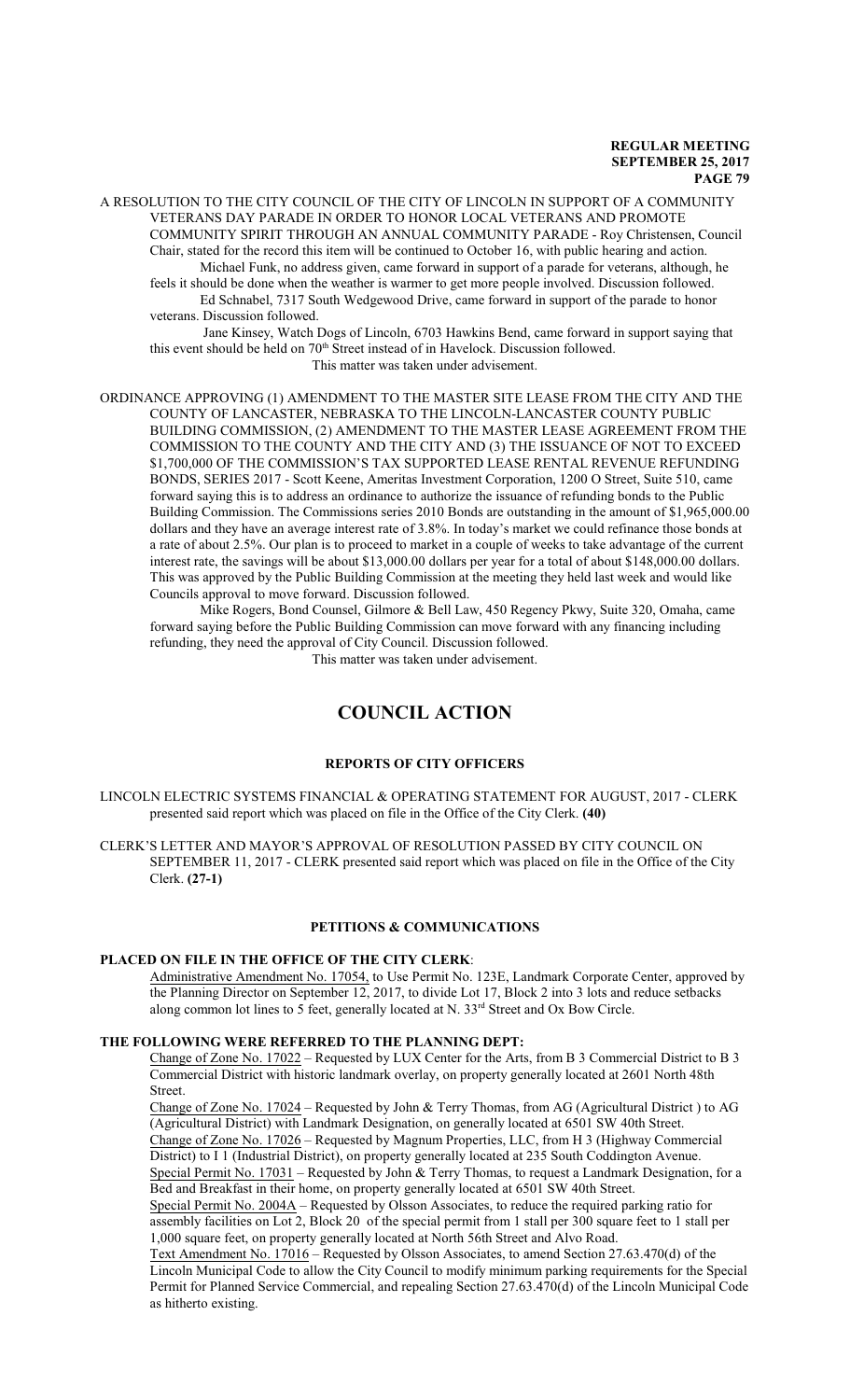#### **LIQUOR RESOLUTIONS**

APPLICATION OF SMG FOOD & BEVERAGE, LLC FOR A SPECIAL DESIGNATED LICENSE TO COVER AN OUTDOOR AREA MEASURING APPROXIMATELY 176 FEET BY 83 FEET AT PINNACLE BANK ARENA AT 400 PINNACLE ARENA DRIVE ON OCTOBER 14, 2017 BETWEEN 8:00 A.M. AND 11:00 P.M. - CLERK read the following resolution, introduced by Jon Camp, who moved its adoption for approval:

A-90694 BE IT RESOLVED by the City Council of the City of Lincoln, Nebraska:

That after hearing duly had as required by law, consideration of the facts of this application, the Nebraska Liquor Control Act, and the pertinent City ordinances, the City Council recommends that the application of SMG Food & Beverage, LLC for a special designated license to cover an outdoor area measuring approximately 176 feet by 83 feet at Pinnacle Bank Arena at 400 Pinnacle Arena Drive on October 14, 2017 between 8:00 a.m. and 11:00 p.m., be approved with the condition that the premises complies in every respect with all City and State regulations and with the following requirements:

- 1. Identification to be checked, wristbands required on all parties wishing to consume alcohol.
- 2. Adequate security shall be provided for the event.
- 3. The area requested for the permit shall be separated from the public by a fence or other means.
- 4. Responsible alcohol service practices shall be followed.

BE IT FURTHER RESOLVED the City Clerk is directed to transmit a copy of this resolution to the Nebraska Liquor Control Commission.

#### Introduced by Jon Camp

Seconded by Gaylor Baird & carried by the following vote: AYES: Camp, Christensen, Eskridge, Gaylor Baird, Lamm, Raybould, Shobe; NAYS: None.

APPLICATION OF BW&R CANOPY LLC DBA BUFFALO WINGS & RINGS, MVPZ AND ME – LINCOLN, LLC DBA BURGERFI, YARD INVESTMENTS LLC DBA GATE 25, YIN FAMILY LLC DBA HIRO88, THE CLUB AT THE YARD LLC DBA RULE G, HOME-GROWN INDUSTRIES LINCOLN LLC DBA MELLOW MUSHROOM, BREEZY ISLAND LLC DBA BREEZY ISLAND, AND THE BAR AT THE YARD LLC DBA LONGWELL'S FOR SPECIAL DESIGNATED LICENSES TO COVER AN OUTDOOR AREA MEASURING APPROXIMATELY 370 FEET BY 400 FEET IN THE RAILYARD AT 601 R STREET/350 CANOPY STREET ON OCTOBER 20, 2017 FROM 2 P.M. AND 2 A.M., OCTOBER 21, 2017 FROM 10 A.M. TO 2 A.M., AND OCT. 22, 2017 FROM 10 A.M. TO 2 A.M. - CLERK read the following resolution, introduced by Jon Camp, who moved its adoption for approval:<br>A-90695 BE IT RESOLVED by the City Council of the City of Lincoln, Nebraska: BE IT RESOLVED by the City Council of the City of Lincoln, Nebraska:

That after hearing duly had as required by law, consideration of the facts of this application, the Nebraska Liquor Control Act, and the pertinent City ordinances, the City Council recommends that the applications of:

- 1. MVPZ AND ME Lincoln, LLC dba BurgerFi;
- 2. Breezy Island, LLC dba Breezy Island;
- 3. The Bar at the Yard, LLC dba Longwell's;<br>4. The Club at the Yard, LLC dba Rule G:
- The Club at the Yard, LLC dba Rule G;
- 
- 5. Yard Investments, LLC dba Gate 25;<br>6. BW&R Canopy, LLC dba Buffalo W 6. BW&R Canopy, LLC dba Buffalo Wings and Rings;
- 7. Home-Grown Industries Lincoln dba Mellow Mushroom; and
- 8. Yin Family, LLC dba Hiro 88;

for a special designated license to cover an outdoor area measuring approximately 370 feet by 400 feet in the Railyard at 601 R Street/350 Canopy Street, Lincoln, Nebraska, on October 20, 2017, between the hours of 2:00 p.m. and 2:00 a.m. and October 21 & 22, 2017, between the hours of 10:00 a.m. and 2:00 a.m., be approved with the condition that the premises complies in every respect with all City and State regulations and with the following requirements:

- 1. Identification to be checked, wristbands required on all parties wishing to consume alcohol.
- 2. Adequate security shall be provided for the event.
- 3. The area requested for the permit shall be separated from the public by a fence or other means.
- 4. Responsible alcohol service practices shall be followed.
- 5. All applicants must successfully complete the responsible beverage manager training course required by Section 5.04.035 of the Lincoln Municipal Code prior to receiving the liquor license from the City Clerk.

BE IT FURTHER RESOLVED the City Clerk is directed to transmit a copy of this resolution to the Nebraska Liquor Control Commission.

### Introduced by Jon Camp

Seconded by Gaylor Baird & carried by the following vote: AYES: Camp, Christensen, Eskridge, Gaylor Baird, Lamm, Raybould, Shobe; NAYS: None.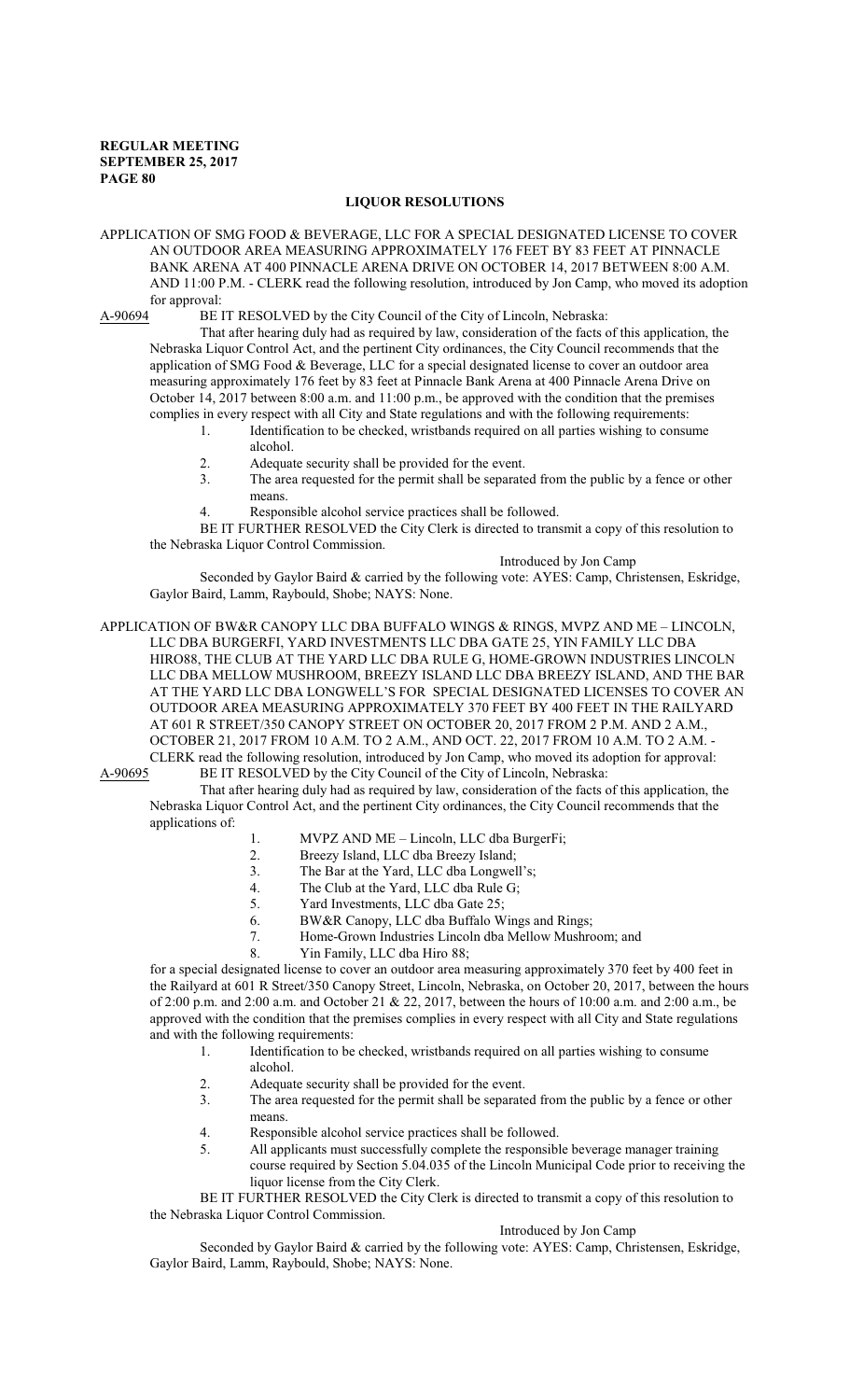# **PUBLIC HEARING - RESOLUTIONS**

APPROVING A CONTRACT BETWEEN THE CITY OF LINCOLN AND TREAT AMERICA FOOD SERVICES FOR THE ANNUAL SERVICES FOR MEAL PREPARATION – AGING PARTNERS PROGRAM, PURSUANT TO RFP NO. 17-181, FOR A FOUR YEAR TERM WITH THE OPTION TO RENEW FOR ONE ADDITIONAL FOUR YEAR TERM. (9/18/17 - PUBLIC HEARING & ACTION CONT'D 1 WEEK TO 9/25/17) - PRIOR to reading:

GAYLOR BAIRD Moved to place Bill No. 17R-233 on pending no date certain.

Seconded by Lamm & carried by the following vote: AYES: Camp, Christensen, Eskridge, Gaylor Baird, Lamm, Raybould, Shobe; NAYS: None.

COMP. PLAN CONFORMANCE 17014 – APPROVING AN AMENDMENT TO THE 48 $^{\text{TH}}$  & O STREET REDEVELOPMENT PLAN TO ADD THE "SKATE ZONE REDEVELOPMENT PROJECT" FOR THE DEMOLITION OF EXISTING BUILDINGS AND CONSTRUCTION OF A 4-STORY HOTEL WITH APPROXIMATELY 84 GUEST ROOMS, A 5,600 SQUARE FOOT RETAIL BUILDING, SURFACE PARKING, AND ASSOCIATED INTERSECTION AND RIGHT-OF-WAY IMPROVEMENTS, ON PROPERTY GENERALLY BOUNDED BY R STREET ON THE NORTH, 48TH STREET ON THE WEST, 52<sup>ND</sup> STREET ON THE EAST, AND N STREET ON THE SOUTH - CLERK read the following resolution, introduced by Leirion Gaylor Baird, who moved its adoption:<br>A-90696 WHEREAS, The City Council has previously adopted the  $48^{\text{th}}$  &

A-90696 WHEREAS, The City Council has previously adopted the 48<sup>th</sup> & O Street Redevelopment Plan (hereinafter the "Plan")including plans for various redevelopment projects within the Redevelopment Plan area in accordance with the requirements and procedures of the Nebraska Community Development Law; and now desires to modify said plan by establishing the "Skate Zone Redevelopment Project" for the redevelopment of land generally bounded by R Street on the north, 48<sup>th</sup> Street on the west, 52<sup>nd</sup> Street on the east, and N Street on the south, with a new, approximately 4-story hotel, consisting of approximately 84 guest rooms, a 5,600 square foot retail building, surface parking, and associated intersection and right-ofway improvements; and

WHEREAS, the Director of the Urban Development Department has filed with the City Clerk modifications to the Redevelopment Plan contained in the document entitled the "Amendment to the  $48^{\text{th}}$  & O Street Redevelopment Plan, Skate Zone Redevelopment Project" which is attached hereto, marked as Attachment "A", and made a part hereof by reference, and has reviewed said plan and has found that it meets the conditions set forth in Neb. Rev. Stat. § 18-2113 (Reissue 2012); and

WHEREAS, on August 18, 2017, a notice of public hearing was mailed postage prepaid to the president or chairperson of the governing body of each county, school district, community college, educational service unit, and natural resource district in which the real property subject to such plan is located and whose property tax receipts would be directly affected and to all registered neighborhood associations located in whole or in part within one mile radius of the area to be redeveloped setting forth the time, date, place, and purpose of the public hearing to be held on August 30, 2017 before the Lincoln City - Lancaster County Planning Commission regarding the proposed amendments to the Redevelopment Plan to add the Skate Zone Redevelopment Project, a copy of said notice and list of said governing bodies and registered neighborhood associations having been attached hereto as Attachment "B" and "C" respectively; and

WHEREAS, the proposed Amendments to the  $48<sup>th</sup>$  & O Street Redevelopment Plan to add the Skate Zone Redevelopment Project were submitted to the Lincoln-Lancaster County Planning Commission for review and recommendations, and, on August 30, 2017, the Lincoln-Lancaster County Planning Commission held a public hearing relating to the Plan Amendments and found the Plan Amendments to be in conformance with the Comprehensive Plan and recommended approval thereof; and

WHEREAS, on September 1, 2017 a notice of public hearing was mailed postage prepaid to the foregoing list of governing bodies and registered neighborhood associations setting forth the time, date, place, and purpose of the public hearing before the City Council to be held on September 25, 2017 regarding the proposed amendments to the Redevelopment Plan to add the Skate Zone Redevelopment Project, a copy of said notice having been attached hereto as Attachment "D"; and

WHEREAS, on September 8, 2017 and September 15, 2017, a Notice of Public Hearing was published in the Lincoln Journal Star newspaper, setting the time, date, place, and purpose of the public hearing to be held on September 25, 2017 regarding the proposed amendments to the 48<sup>th</sup> & O Street Redevelopment Plan and to add the Skate Zone Redevelopment Project, a copy of such notice having been attached hereto and marked as Attachment "E"; and

WHEREAS, on September 25, 2017 in the City Council chambers of the County-City Building, 555 South 10th Street, Lincoln, Nebraska, the City Council held a public hearing relating to the proposed modifications to the Redevelopment Plan and all interested parties were afforded at such public hearing a reasonable opportunity to express their views respecting said proposed modifications to the redevelopment plan; and

WHEREAS, the City Council has duly considered all statements made and materials submitted relating to said proposed modifications to the redevelopment plan.

NOW, THEREFORE, IT IS FOUND AND DETERMINED by the City Council of the City of Lincoln, Nebraska as follows: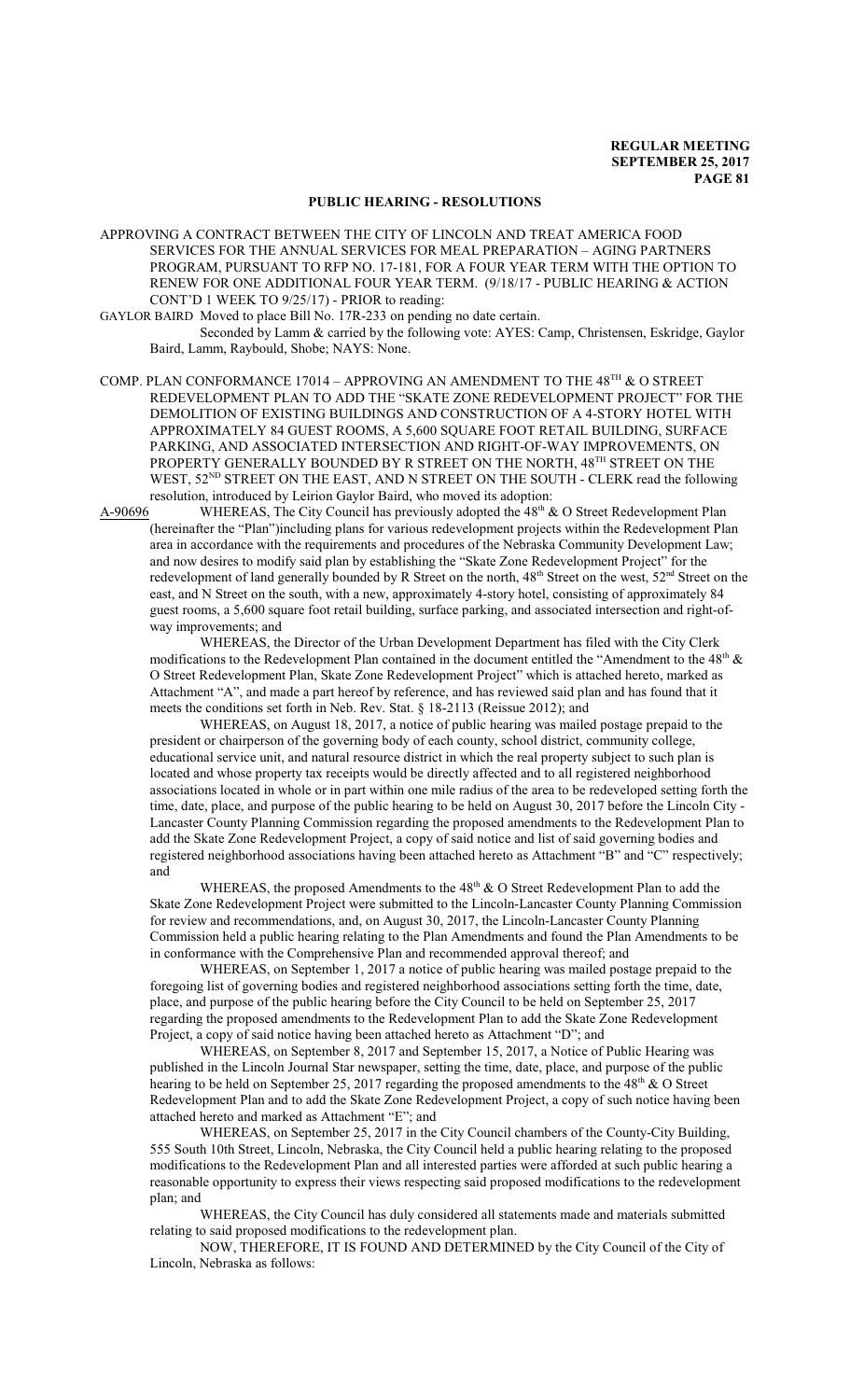1. That the Skate Zone Redevelopment Project is described in sufficient detail and is designed with the general purpose of accomplishing a coordinated, adjusted, and harmonious development of the City and its environs which will promote the general health, safety, and welfare, sound design and arrangement, the wise and efficient expenditure of public funds, and the prevention of the recurrence of unsanitary or unsafe dwelling accommodations or conditions of blight.

2. That incorporating the Skate Zone Redevelopment Project into the  $48<sup>th</sup>$  & O Street Redevelopment Plan is feasible and in conformity with the general plan for the development of the City of Lincoln as a whole and said Plan is in conformity with the legislative declarations and determinations set forth in the Community Development Law.

3. That the Skate Zone Redevelopment Project would not be economically feasible without the use of tax-increment financing.

4. That the Skate Zone Redevelopment Project would not occur in the community redevelopment area without the use of tax-increment financing.

5. That the costs and benefits of the redevelopment activities, including costs and benefits to other affected political subdivisions, the economy of the community, and the demand for public and private services have been analyzed by the City Council as the governing body for the City of Lincoln and have been found to be in the long-term best interest of the City of Lincoln.

NOW, THEREFORE, BE IT RESOLVED by the City Council of the City of Lincoln, Nebraska: 1. That the document attached hereto as Attachment "A" adding the Skate Zone

Redevelopment Project to the  $48<sup>th</sup>$  & O Street Redevelopment Plan, is hereby accepted and approved by the City Council as the governing body for the City of Lincoln.

2. That the Urban Development Director, or his authorized representative, is hereby authorized and directed to take all steps necessary to implement the provisions of said Redevelopment Plan as they relate to the above-described modifications.

3. That the Skate Zone Redevelopment Project Area as described and depicted in the Plan Amendment is the Redevelopment Project Area comprising the property to be included in the area subject to the tax increment provision authorized in the Nebraska Community Development Law.

4. That the Finance Director is hereby authorized and directed to cause to be drafted and submitted to the City Council any appropriate ordinances and documents needed for the authorization to provide necessary funds including Community Improvement Financing in accordance with the Community Development Law to finance related necessary and appropriate public acquisitions, improvements, and other activities set forth in said Plan Amendment to the  $48<sup>th</sup>$  & O Street Redevelopment Plan.

Introduced by Leirion Gaylor Baird Seconded by Raybould & carried by the following vote: AYES: Camp, Christensen, Eskridge,

Gaylor Baird, Lamm, Raybould, Shobe; NAYS: None.

A RESOLUTION TO THE CITY COUNCIL OF THE CITY OF LINCOLN IN SUPPORT OF A COMMUNITY VETERANS DAY PARADE IN ORDER TO HONOR LOCAL VETERANS AND PROMOTE COMMUNITY SPIRIT THROUGH AN ANNUAL COMMUNITY PARADE - PRIOR to reading: GAYLOR BAIRD Moved to continue Public Hearing and Action on Bill No. 17R-240 3 weeks to 10/16/17. Seconded by Lamm & carried by the following vote: AYES: Camp, Christensen, Eskridge, Gaylor Baird, Lamm, Raybould, Shobe; NAYS: None.

# **PUBLIC HEARING ORDINANCES - 2ND READING & RELATED RESOLUTIONS**

ORDINANCE APPROVING (1) AMENDMENT TO THE MASTER SITE LEASE FROM THE CITY AND THE COUNTY OF LANCASTER, NEBRASKA TO THE LINCOLN-LANCASTER COUNTY PUBLIC BUILDING COMMISSION, (2) AMENDMENT TO THE MASTER LEASE AGREEMENT FROM THE COMMISSION TO THE COUNTY AND THE CITY AND (3) THE ISSUANCE OF NOT TO EXCEED \$1,700,000 OF THE COMMISSION'S TAX SUPPORTED LEASE RENTAL REVENUE REFUNDING BONDS, SERIES 2017 - CLERK read an ordinance, introduced by Leirion Gaylor Baird, of the City of Lincoln, Nebraska (the "City") approving (A) an amendment to the Master Site Lease among the City and the County of Lancaster, Nebraska (the "County"), jointly, as Lessor and the Lincoln-Lancaster County Public Building Commission (the "Commission"), as Lessee, with respect to the various facilities operated by the Commission (the "Premises"), (B) and amendment to the Master Lease Agreement among the Commission, as Lessor, to the Premises, and (C) the issuance of not to exceed \$1,700,000 in aggregate stated principal amount of the Commission's tax supported Lease Rental Revenue Bonds, series 2017; and related matters, the second time.

## **ORDINANCES - 3RD READING & RELATED RESOLUTIONS**

APPROVING A LEASE AGREEMENT BETWEEN THE CITY OF LINCOLN AND SILVER PROPERTIES, LLC FOR A LEASE FOR A THREE-YEAR TERM FOR USE BY THE LINCOLN POLICE DEPARTMENT - CLERK read an ordinance, introduced by Carl Eskridge, accepting and approving a Lease Agreement between Silver Properties, LLC and the City of Lincoln for a lease of space for a term of November 1, 2017 through October 31, 2020, for use by the Lincoln Police Department, the third time.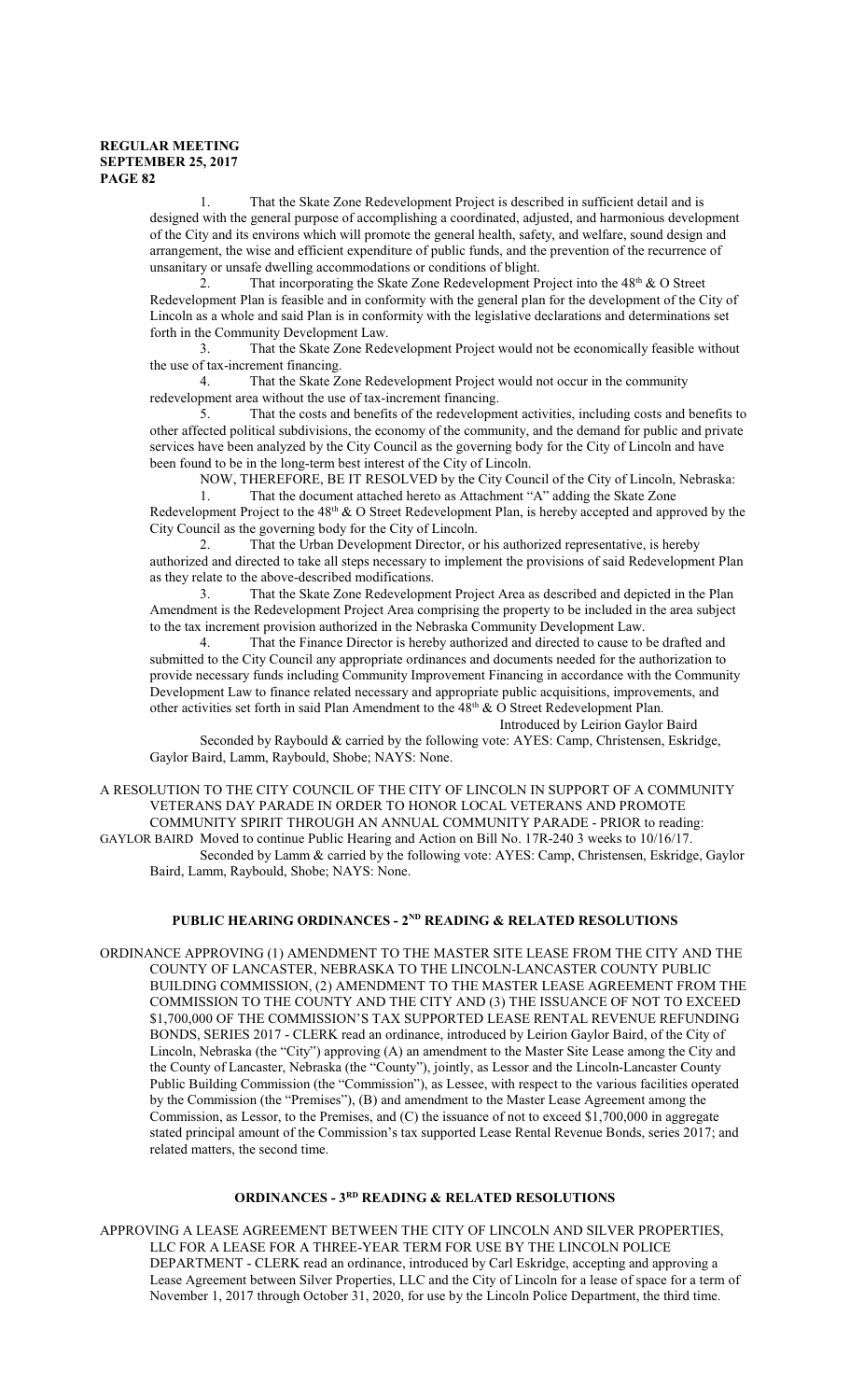ESKRIDGE Moved to pass the ordinance as read.

Seconded by Raybould & carried by the following vote: AYES: Camp, Christensen, Eskridge, Gaylor Baird, Lamm, Raybould, Shobe; NAYS: None.

The ordinance, being numbered **#20549**, is recorded in Ordinance Book 33.

STREET & ALLEY VACATION 17007 – VACATING THE NORTH TO SOUTH ALLEY BETWEEN GLADSTONE AND JUDSON STREETS BETWEEN NORTH 53 $^{\text{RD}}$  AND NORTH 54 $^{\text{TH}}$  STREETS -CLERK read an ordinance, introduced by Carl Eskridge, vacating the north to south alley between Gladstone and Judson Streets between North 53rd and North 54th Streets, located in the Southeast Quarter of Section 8, Township 10 North, Range 7 East of the 6th P.M., Lincoln, Lancaster County, Nebraska, and retaining title thereto in the City of Lincoln, Lancaster County, Nebraska, the third time.<br>ESKRIDGE Moved to pass the ordinance as read.

Moved to pass the ordinance as read.

Seconded by Gaylor Baird & carried by the following vote: AYES: Camp, Christensen, Eskridge, Gaylor Baird, Lamm, Raybould, Shobe; NAYS: None.

The ordinance, being numbered **#20550**, is recorded in Ordinance Book 33.

- COMP. PLAN CONFORMANCE 17015 DECLARING APPROXIMATELY 13,400 SQUARE FEET OF PROPERTY GENERALLY LOCATED ADJACENT TO LEIGHTON AVENUE BETWEEN 43<sup>RD</sup> AND 45 TH STREETS AS SURPLUS PROPERTY - CLERK read an ordinance, introduced by Carl Eskridge, declaring approximately 13,400 square feet of City owned property generally located adjacent to Leighton Avenue between 43rd and 45th Streets as surplus, the third time.
- ESKRIDGE Moved to pass the ordinance as read.

Seconded by Raybould & carried by the following vote: AYES: Camp, Christensen, Eskridge, Gaylor Baird, Lamm, Raybould, Shobe; NAYS: None.

The ordinance, being numbered **#20551**, is recorded in Ordinance Book 33.

CHANGE OF ZONE 16036A – APPLICATION OF WILDERNESS HILL, LLC TO AMEND THE WILDERNESS HILLS COMMERCIAL PLANNED UNIT DEVELOPMENT TO ADD MOTORIZED VEHICLE SALES AND REPAIR/SERVICE, EARLY CHILDHOOD CARE FACILITIES, ACADEMIES, AND PRIVATE SCHOOLS AS ALLOWED USES, WITH A WAIVER TO SIDE YARD SETBACKS, ON PROPERTY GENERALLY LOCATED AT THE SOUTHEAST CORNER OF SOUTH  $27^{\rm TH}$  STREET AND YANKEE HILL ROAD - CLERK read an ordinance, introduced by Carl Eskridge, amending the Development Plan for Wilderness Hills Commercial Planned Unit Development to include property generally located at the southeast corner of 27<sup>th</sup> Street and Yankee Hill Road, the third time.

ESKRIDGE Moved to pass the ordinance as read.

Seconded by Raybould & carried by the following vote: AYES: Camp, Christensen, Eskridge, Gaylor Baird, Lamm, Raybould, Shobe; NAYS: None.

The ordinance, being numbered **#20552**, is recorded in Ordinance Book 33.

- TEXT AMENDMENT 17012 AMENDING CHAPTER 27.72 OF THE LINCOLN MUNICIPAL CODE RELATING TO THE ZONING ORDINANCE HEIGHT AND LOT REGULATIONS BY AMENDING SECTION 27.72.120 TO PROVIDE THAT AN ACCESSORY BUILDING ATTACHED TO THE MAIN BUILDING BY AN UNENCLOSED DECK OR WALKWAY SHALL NOT BE CONSIDERED PART OF THE MAIN BUILDING AND SUBJECT TO THE HEIGHT AND YARD REQUIREMENT OF THE MAIN BUILDING; AND REPEALING SECTION 27.72.120 OF THE LINCOLN MUNICIPAL CODE AS HITHERTO EXISTING - CLERK read an ordinance, introduced by Carl Eskridge, amending Chapter 27.72 of the Lincoln Municipal Code relating to the zoning ordinance height and lot regulations by amending Section 27.72.120 to provide that an accessory building attached to the main building by an unenclosed deck or walkway shall not be considered part of the main building and subject to the height and yard requirements of the main building; and repealing Section 27.72.120 of the Lincoln Municipal Code as hitherto existing, the third time.
- ESKRIDGE Moved to pass the ordinance as read.
	- Seconded by Camp & carried by the following vote: AYES: Camp, Christensen, Eskridge, Gaylor Baird, Lamm, Raybould, Shobe; NAYS: None.

The ordinance, being numbered **#20553**, is recorded in Ordinance Book 33.

CHANGE OF ZONE 17020 – APPLICATION OF LANCASTER COUNTY BOARD OF COMMISSIONERS TO DESIGNATE TRABERT HALL AS A LANDMARK, CHANGING THE ZONING DISTRICT FROM P PUBLIC DISTRICT TO R-4 RESIDENTIAL DISTRICT WITH LANDMARK OVERLAY, ON PROPERTY GENERALLY LOCATED AT 2202 SOUTH 11<sup>TH</sup> STREET - CLERK read an ordinance, introduced by Carl Eskridge, amending the City of Lincoln Zoning District Map attached to and made a part of Title 27 of the Lincoln Municipal Code by designating certain property as a Landmark, the third time. Moved to pass the ordinance as read.

Seconded by Raybould & carried by the following vote: AYES: Camp, Christensen, Eskridge, Gaylor Baird, Lamm, Raybould, Shobe; NAYS: None.

The ordinance, being numbered **#20554**, is recorded in Ordinance Book 33.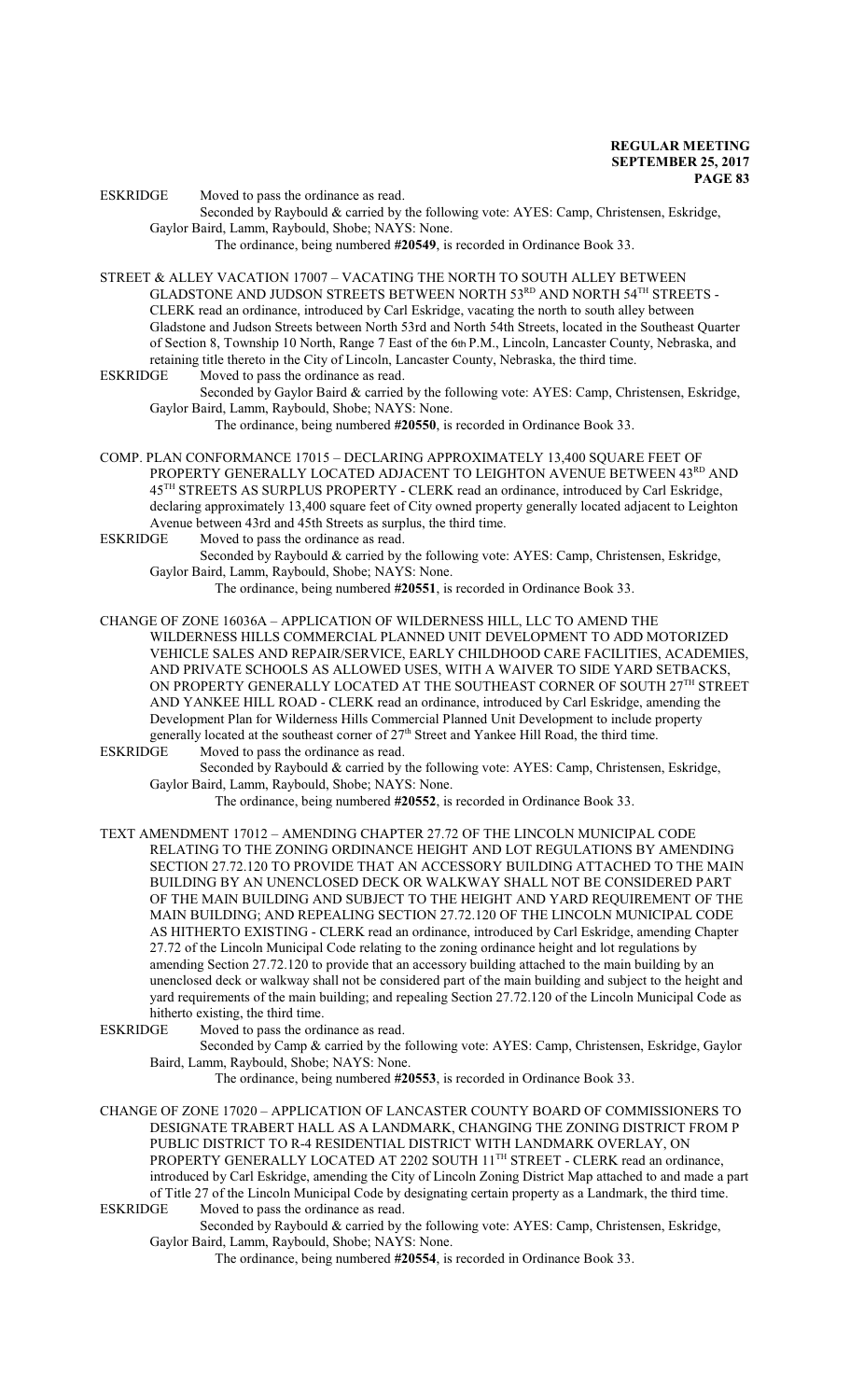APPROVING A REAL ESTATE SALES AGREEMENT BETWEEN THE CITY OF LINCOLN AND ANDERSON HOMES, INC. FOR THE SALE OF CITY OWNED PROPERTY GENERALLY LOCATED NEAR THE INTERSECTION OF WEST REDBERRY AND WEST THATCHER LANES - CLERK read an ordinance, introduced by Carl Eskridge, approving a Real Estate Sales Agreement between the City of Lincoln and Anderson Homes, Inc. authorizing the sale of City owned property generally located near the intersection of West Redberry and West Thatcher Lanes, Lincoln, Nebraska, the third time.<br>ESKRIDGE Moved to pass the ordinance as read.

Moved to pass the ordinance as read. Seconded by Raybould & carried by the following vote: AYES: Camp, Christensen, Eskridge, Gaylor Baird, Lamm, Raybould, Shobe; NAYS: None.

The ordinance, being numbered **#20555**, is recorded in Ordinance Book 33.

APPROVING A LEASE PURCHASE AGREEMENT BETWEEN THE CITY OF LINCOLN AND STRYKER SALES CORPORATION FOR THE PURPOSE OF PURCHASING LIFEPAK

MONITOR/DEFIBRILLATORS AND A VIDEO LARYNGOSCOPE - CLERK read an ordinance, introduced by Carl Eskridge, accepting and approving a Lease Purchase Agreement between the City of Lincoln and Stryker Sales Corporation for the purpose of purchasing LifePak monitor/defibrillators and a video laryngoscope, the third time.

ESKRIDGE Moved to pass the ordinance as read.

Seconded by Raybould & carried by the following vote: AYES: Camp, Christensen, Eskridge, Gaylor Baird, Lamm, Raybould, Shobe; NAYS: None.

The ordinance, being numbered **#20556**, is recorded in Ordinance Book 33.

APPROVING AMENDMENT NO. 1 TO THE ANNEXATION AGREEMENT BETWEEN THE CITY OF LINCOLN AND THE ROKEBY ROAD COALITION PROPERTY OWNERS TO APPROVE AN ALTERNATE ROAD DESIGN FOR THE PAVING OF ROKEBY ROAD FROM SOUTH  $70^{\rm TH}$  STREET TO SOUTH 84 TH STREET AND TO PROVIDE FUNDING FOR THE CONSTRUCTION OF ROKEBY ROAD FROM SOUTH 70<sup>th</sup> STREET TO CARPATHIAN WAY AS THE INITIAL PHASE OF CONSTRUCTION AND TO PROVIDE FUNDING FOR THE LES ROKEBY ROAD INTERSECTION IMPROVEMENTS AND TO APPROVE TWO REGIONAL DETENTION CELLS TO MEET THE STORMWATER DETENTION NEEDS OF THE COALITION WATERSHED PROPERTY - PRIOR to reading:<br>RAYBOULD

Moved Motion to Amend #1 to amend Bill No. 17-100 as follows:

Substitute the attached Amendment No. 1 to the Annexation Agreement for Rokeby Road Coalition attached hereto for the Amendment No. 1 to the Annexation Agreement for Rokeby Road Coalition attached to Bill No. 17-100.

Seconded by Lamm & carried by the following vote: AYES: Camp, Christensen, Eskridge, Gaylor Baird, Lamm, Raybould, Shobe; NAYS: None.

CLERK Read an ordinance, introduced by Carl Eskridge, that Amendment No. 1 to the Annexation Agreement for Rokeby Road Coalition which is attached hereto, marked as Attachment "A" and made a part hereof by reference, between the City of Lincoln, Nebraska and the Rokeby Road Coalition Property Owners to approve an alternate road design for the paving of Rokeby Road from South 70th Street to South 84<sup>th</sup> Street, to provide funding for the construction of Rokeby Road from South 70th Street to Carpathian Way as the initial phase of construction, to provide funding for the LES Rokeby Road Intersection Improvements, and to approve two Regional Detention Cells to meet the stormwater detention needs of all of the Coalition Watershed Property, is hereby approved and 9 the Mayor is authorized to execute the Amendment No. 1 on behalf of the City, the third time.<br>ESKRIDGE Moved to pass the ordinance as amended.

Moved to pass the ordinance as amended.

Seconded by Raybould & carried by the following vote: AYES: Camp, Christensen, Eskridge, Gaylor Baird, Lamm, Raybould, Shobe; NAYS: None.

The ordinance, being numbered **#20557**, is recorded in Ordinance Book 33.

- COMP. PLAN CONFORMANCE 17010 DECLARING APPROXIMATELY 34.50 ACRES OF PROPERTY GENERALLY LOCATED AT SOUTH 84 TH STREET AND YANKEE HILL ROAD AS SURPLUS PROPERTY. (RELATED ITEMS: 17-128, 17R-232, 17-133) - CLERK read an ordinance, introduced by Carl Eskridge, declaring approximately 34.50 acres of City owned property generally located at South 84th Street and Yankee Hill Road as surplus, the third time.
- ESKRIDGE Moved to pass the ordinance as read.

Seconded by Camp & carried by the following vote: AYES: Camp, Christensen, Eskridge, Gaylor Baird, Lamm, Raybould, Shobe; NAYS: None.

The ordinance, being numbered **#20558**, is recorded in Ordinance Book 33.

COMPREHENSIVE PLAN AMENDMENT 17003 – AMENDING THE 2040 LINCOLN-LANCASTER COUNTY COMPREHENSIVE PLAN BY RE-DESIGNATING FUTURE LAND USES IN THE AREA OF JENSEN PARK FROM URBAN DENSITY RESIDENTIAL AND INDUSTRIAL TO GREEN SPACE, AND FROM OPEN SPACE TO URBAN DENSITY RESIDENTIAL AND COMMERCIAL, ON PROPERTY GENERALLY LOCATED AT SOUTH 84TH STREET AND YANKEE HILL ROAD. (RELATED ITEMS: 17-128, 17R-232, 17-133) (ACTION DATE: 9/25/17) - CLERK read the following resolution, introduced by Carl Eskridge, who moved its adoption:

A-90697 WHEREAS, the Planning Director has made application to amend the 2040 Lincoln-Lancaster County Comprehensive Plan to change the land designation in the Lancaster County and Lincoln Area Future Land Use Plan displayed in Maps 1.1, 1.2, 12.1, and 12.2 from "Urban Density Residential &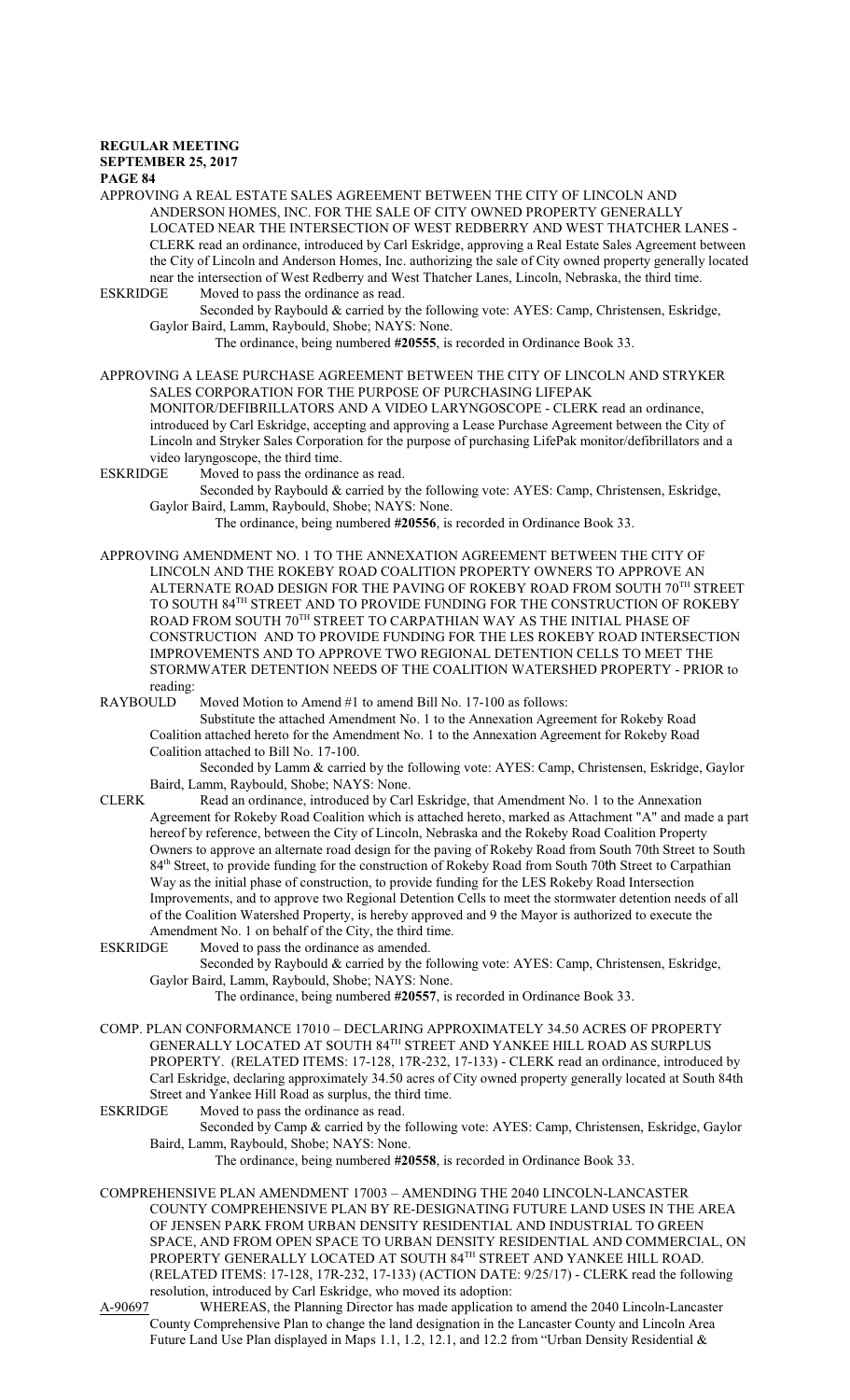Industrial" to "Green Space", and from "Open Space" to "Urban Density Residential & Commercial" on property generally located at South 84<sup>th</sup> Street and Yankee Hill Road and to make associated amendments to the Comprehensive Plan; and

WHEREAS, the Lincoln City-Lancaster County Planning Commission has recommended approval of the requested changes.

NOW, THEREFORE, BE IT RESOLVED by the City Council of the City of Lincoln, Nebraska that the 2040 Lincoln-Lancaster County Comprehensive Plan be and the same is hereby amended in the following manner:

Amend the Lancaster County Future Land Use Plan Maps 1.1 and 12.1 on pages 1.8 and 12.2 respectively and the Lincoln Area Future Land Use Plan Maps 1.2 and 12.2 on pages 1.9 and 12.3 respectively to reflect changes in land use on property generally located at South 84<sup>th</sup> Street and Yankee Hill Road from Urban Density Residential and Industrial to Green Space and Open Space to Urban Density Residential and Commercial, and all other maps, figures, and plans where the land use map is displayed.

BE IT FURTHER RESOLVED that all other maps, figures, and plans where the land use map is displayed and other references in said plan which may be affected by the above-specified amendment be, and they hereby are amended to conform with such specific amendments.

Introduced by Carl Eskridge Seconded by Raybould & carried by the following vote: AYES: Camp, Christensen, Eskridge, Gaylor Baird, Lamm, Raybould, Shobe; NAYS: None.

APPROVING A LAND EXCHANGE AGREEMENT AMONG THE CITY OF LINCOLN, MILTON TALCOTT, CAROL TALCOTT, AND R.C. KRUEGER DEVELOPMENT COMPANY TO RECONFIGURE JENSEN PARK BY EXCHANGING APPROXIMATELY 35 ACRES OF PARK PROPERTY ON THE SOUTH SIDE OF THE PARK FOR APPROXIMATELY 40 ACRES OF PRIVATE PROPERTY ON THE EAST SIDE OF THE PARK. (RELATED ITEMS: 17-128, 17R-232, 17-133) - CLERK read an ordinance, introduced by Carl Eskridge, approving a Land Exchange Agreement to reconfigure Jensen Park by exchanging approximately 35 acres of park property on the south side of the park for approximately 40 acres of private property on the east side of the park, the third time.

ESKRIDGE Moved to pass the ordinance as read.

Seconded by Raybould & carried by the following vote: AYES: Camp, Christensen, Eskridge, Gaylor Baird, Lamm, Raybould, Shobe; NAYS: None.

The ordinance, being numbered **#20559**, is recorded in Ordinance Book 33.

#### **RESOLUTIONS - 1ST READING**

APPROVING AN AGREEMENT BETWEEN THE CITY OF LINCOLN ON BEHALF OF THE LINCOLN-LANCASTER COUNTY HEALTH DEPARTMENT AND PONCA TRIBE OF NEBRASKA ON BEHALF OF THE MINORITY HEALTH PARTNERS' INITIATIVE TO ACCEPT A TWO YEAR SUB-GRANT IN THE AMOUNT OF \$68,400.00 TO WORK WITH COMMUNITY PARTNERS ON THE REDUCTION OF MINORITY HEALTH RISKS, INCLUDING ASSISTING CLIENTS IN ACCESSING DENTAL SERVICES. *(CONSENT)*

ACCEPTING THE REPORT OF NEW AND PENDING CLAIMS AGAINST THE CITY AND APPROVING DISPOSITION OF CLAIMS SET FORTH FOR THE PERIOD OF SEPTEMBER 1-15, 2017.

APPROVING A CONSERVATION EASEMENT AGREEMENT BETWEEN THE CITY OF LINCOLN AND PCE, INC. TO PRESERVE THE FLOOD STORAGE CAPACITY ON PROPERTY GENERALLY LOCATED AT 1821 YOLANDE AVENUE.

#### **ORDINANCES - 1ST READING & RELATED RESOLUTIONS (AS REQUIRED)**

APPROVING THE SKATE ZONE REDEVELOPMENT AGREEMENT BETWEEN THE CITY OF LINCOLN AND ACCESS COMMERCIAL, LLC RELATING TO THE REDEVELOPMENT OF PROPERTIES GENERALLY LOCATED AT 300 NORTH 48 $^{\text{\tiny{\textsf{TH}}}}$  STREET, FOR THE CONSTRUCTION OF A HOTEL, RETAIL BUILDING, PARKING, AND OTHER ASSOCIATED IMPROVEMENTS. (RELATED ITEMS: 17R-241, 17R-242, 17-135) (ACTION DATE: 10/16/17)

AMENDING THE FY 17/18 CIP TO AUTHORIZE AND APPROPRIATE \$960,000 IN TIF FUNDS FOR THE SKATE ZONE PROJECT. (RELATED ITEMS: 17R-241, 17R-242, 17-135) (ACTION DATE: 10/16/17)

AUTHORIZING THE ISSUANCE OF TAX ALLOCATION BONDS FOR THE SKATE ZONE REDEVELOPMENT PROJECT. (RELATED ITEMS: 17R-241, 17R-242, 17-135) - CLERK read an ordinance, introduced by Jane Raybould, authorizing and providing for the issuance of City of Lincoln, Nebraska Tax Allocation Bonds, notes or other obligations, in one or more taxable or tax-exempt series, in an aggregate principal amount not to exceed \$960,000.00 for the purpose of (1) paying the costs of acquiring, purchasing, constructing, reconstructing, improving, extending, rehabilitating, installing, equipping, furnishing and completing certain property and improvements within the City's Skate Zone Redevelopment Project Area, and (2) paying the costs of issuance thereof; prescribing the form and certain